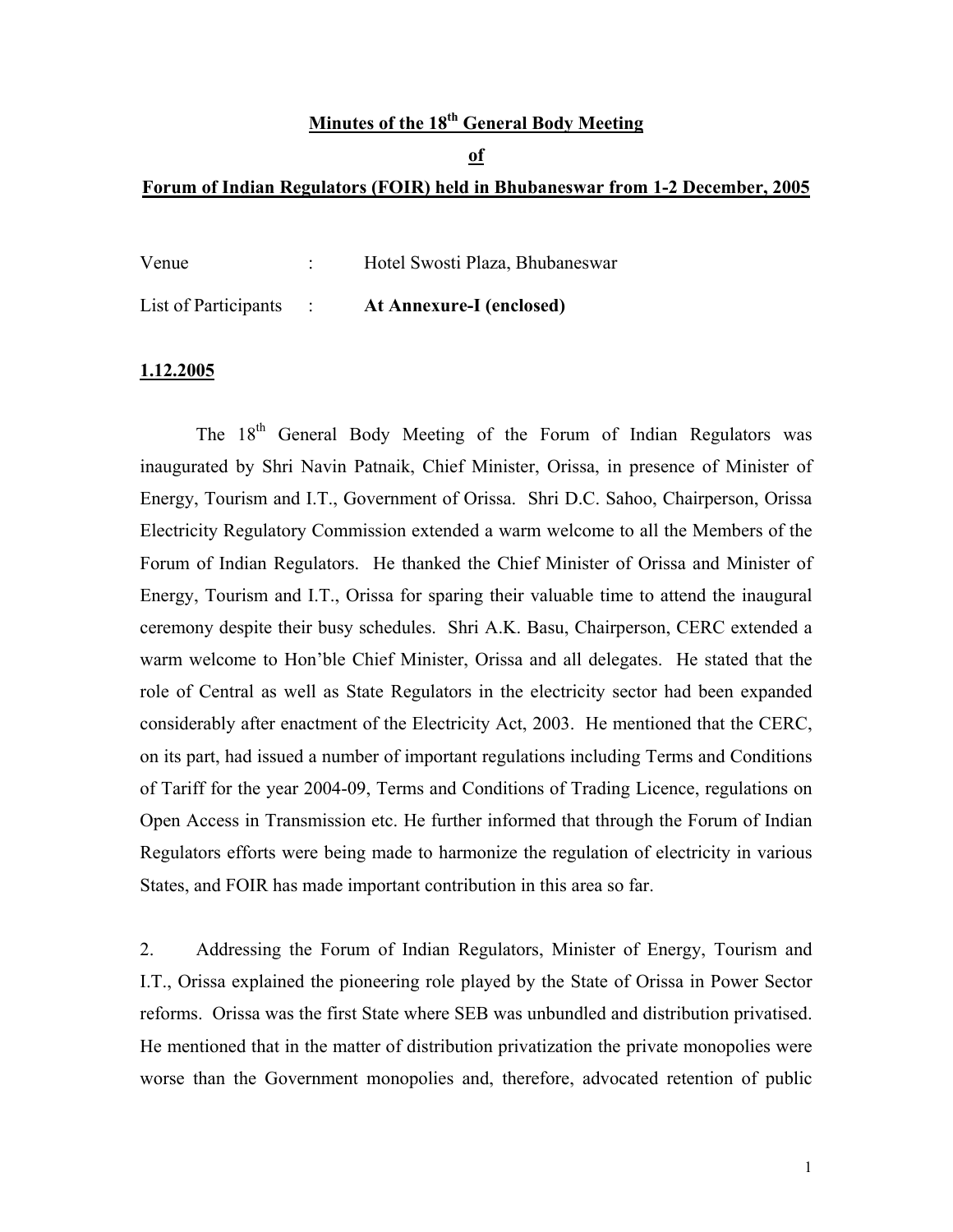monopoly in the wire business, while a number of licences could come in the supply business thereby bringing in much needed competition in the Power Sector. He also stated that Orissa was committed to provide electricity to all villages under Rajiv Gandhi Grameen Vidyutikaran Yojana. He further stated that the reduction of  $T \& D$  losses should be the focus of all the Regulatory Commissions as this was the key to the Power Sector reforms. He also cautioned that the tariff increase as a soft option should not be resorted to by Regulatory Commissions.

3. Inaugurating the meeting, Chief Minister, Orissa underscored the importance of the Power Sector in developing the Indian economy. He stated that the Electricity Act, 2003 was a comprehensive legislation which would promote orderly reform of the Power Sector in the country. He also stated that Orissa was the first state to constitute Regulatory Commissions in Asia. It was also first to privatise distribution in the country after initiation of economic reforms. He lauded the role of regulators in Orissa as they had been able to maintain the tariff without any hike since the year 2001. The State Government was not required to give any subsidy to the Power Sector which was now able to generate its own resources. This has enabled the scarce resources of the Government of Orissa to be used for the purpose of strengthening social sector like education, health and water supply. He also stated that Orissa was placed strategically as it was connected to Eastern, North-eastern, Southern and Western regions with EHV network. Open Access in transmission had now mandated efficient choice in locating the generating stations and promoting trading. Reduction of  $T \& D$  losses continued to be a big challenge in the power sector and regulators had the key-role in this important area. The regulators also had an important responsibility in enforcing the standards of supply to the consumers. Concluding the remarks, Chief Minister hoped that meeting of the General Body of the Forum of Indian Regulators would discuss these important matters and find solutions.

Shri B.C. Jena, Member, OERC extended the vote of thanks to all the dignitaries.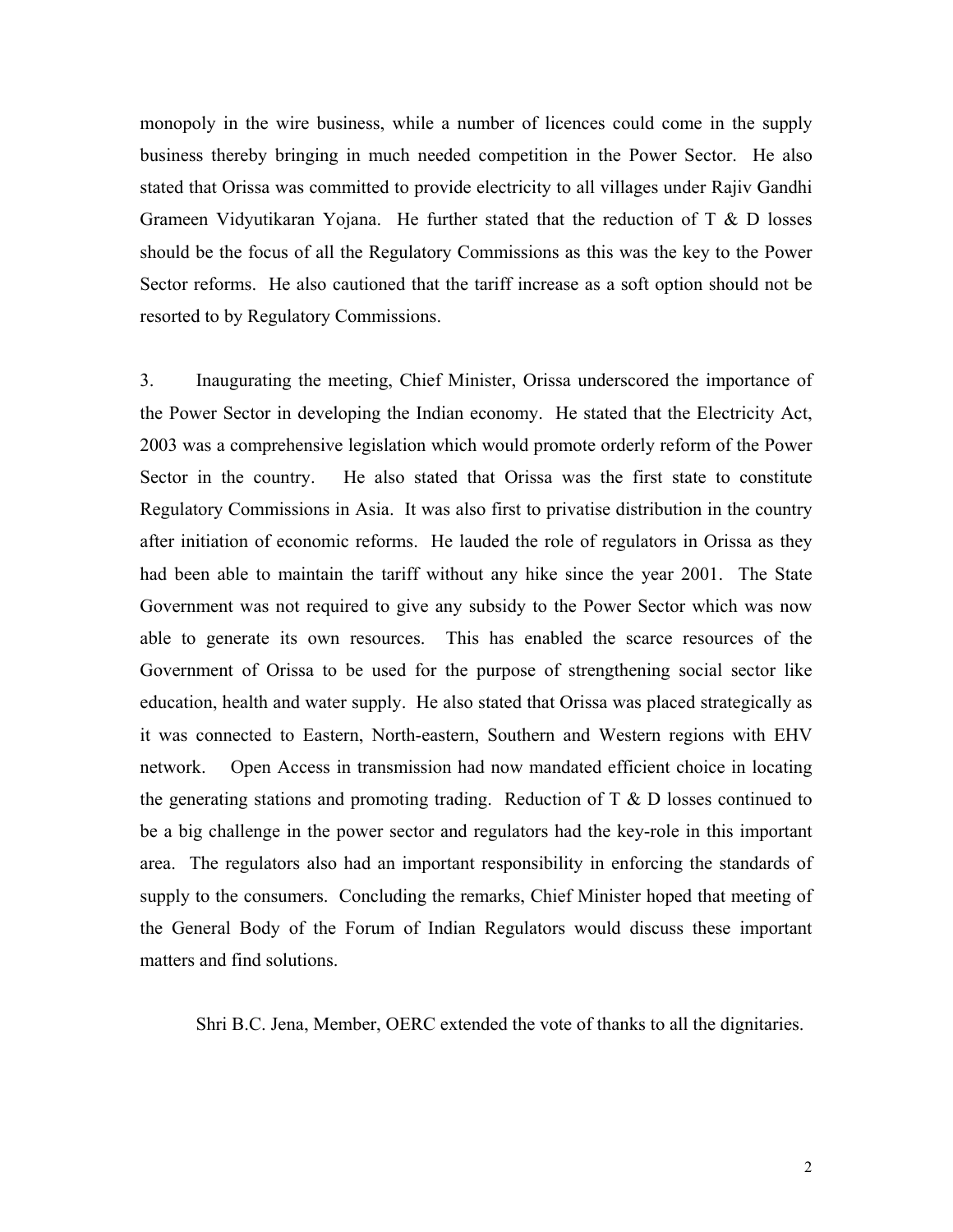#### **2.12.2005**

1. The General Body Meeting condoled the death of Shri H.C. Sood, Member, Punjab State Electricity Regulatory Commission by observing one minute silence. It was resolved to send a condolence message from FOIR to the family Members of Shri Sood.

2. Shri A.H. Jung, Member, CERC was unanimously elected as Hony. Secretary of Forum of Indian Regulators in place of Shri K.N. Sinha, Member, CERC who would be retiring on 11.5.2006. Shri Jung, Member, CERC would assume charge on 11.5.2006.

3. Shri Divakar Dev, Chairperson, Uttranchal Electricity Regulatory Commission was unanimously elected as Member of General Body of FOIR in place of Shri R. S. Mann, Chairperson, Punjab State Electricity Regulatory Commission who would be retiring on 31.1.2006. Shri Divakar Dev, Chairperson, Uttranchal Electricity Regulatory Commission would assume charge as Member of the General Body of Forum of Indian Regulators on 31.1.2006.

4. The General Body discussed the Action Taken Reports on the decisions of the last General Body Meeting of the Forum of Indian Regulators held on  $17<sup>th</sup>$  &  $18<sup>th</sup>$  March, 2005 at Lucknow as also on the decisions of the last Annual General Meeting held on 8.6.2005 at New Delhi. These are placed at **Annex II and III**.

5. Shri B.C. Jena, Member, OERC made a presentation on the reform measures undertaken by Orissa and their present status.

6. The General Body also discussed the letter of Chairperson, CERC to all the Chairpersons of SERCs on measures towards consumer education. Many SERCs including those of Assam, Himachal Pradesh, Uttranchal, Chattisgarh, Delhi, Kerala, West Bengal, Orissa etc. explained the measures that had been initiated by them for consumer education. After discussion it was decided to launch a sustained campaign by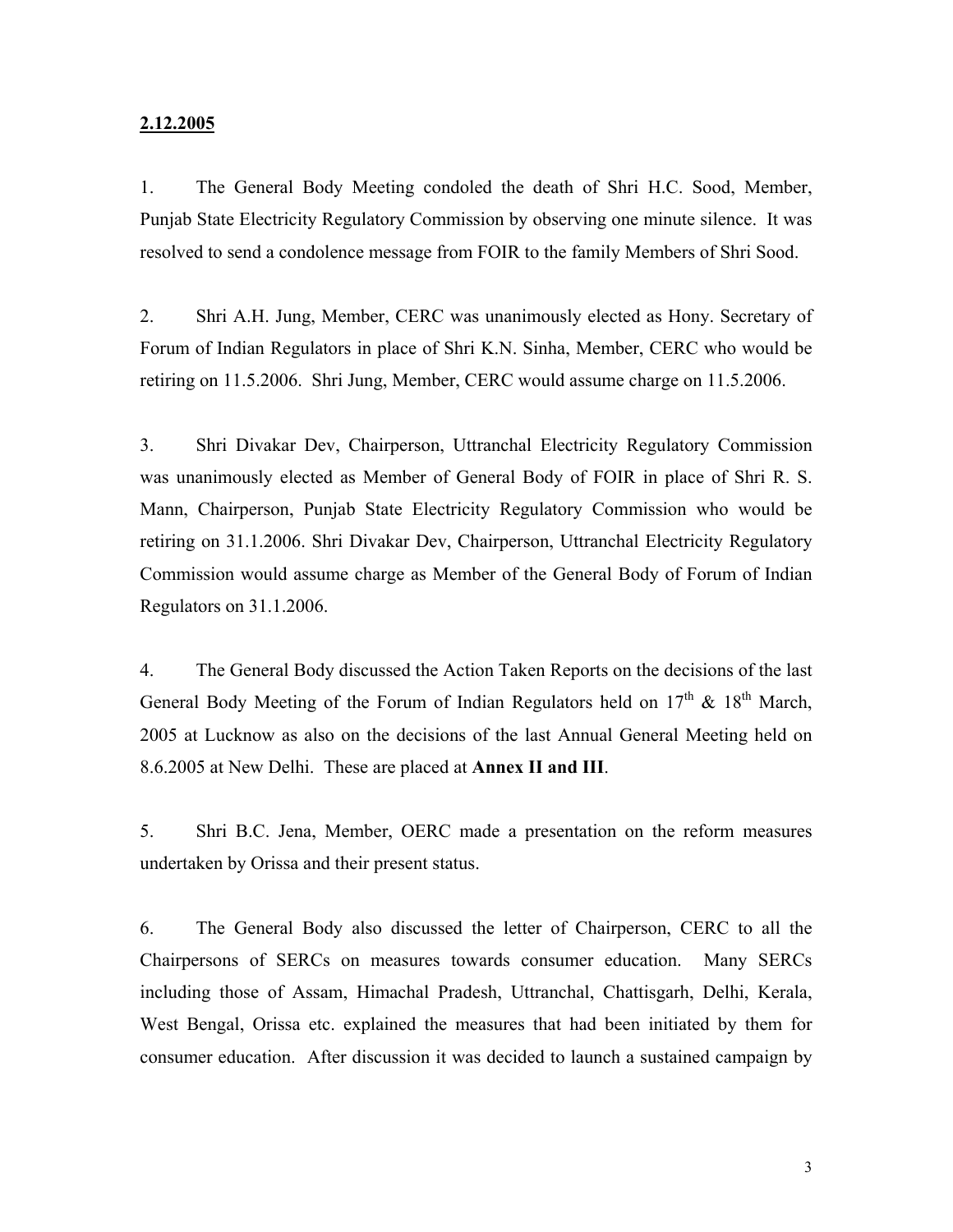all SERCs to educate the consumers about their rights under various Electricity related Acts, Rules, regulation.

The following important methods could be adopted in this particular effort:

- i) Involvement of NGO's in the campaign.
- ii) Advertisement and publicity through newspapers.
- iii) Printing of important details on the back of the electricity bills.
- iv) Distribution of pamphlets.
- v) Talk shows in television.
- vi) Radio talks
- vii) Seminars/Workshops
- viii) Banners and hoardings.
- ix) Call Centres
- x) Websites
- xi) Involvement of professionals from advertising agencies, Institute of Mass-Communication etc.

7. The issue of regulation of Power Purchase between the generating companies and the trading licencee also came up for discussion. The opinion of the Attorney General of India received on the subject was also discussed. The SERCs of Orissa and West Bengal were of the view that the opinion of the Attorney General was not in conformity with the provision of Electricity Act, 2003. After detailed discussions, it was decided that all the Regulatory Commissions would independently submit their own viewpoints before the Appellate Tribunal for Electricity where the case filed by Shri Gajendra Haldea and the issue was pending.

8. The matter of regulation of trading licencees who have been granted licence for inter-state trading by CERC came up in the context of the notification issued by Ministry of Power, Government of India stating that companies having inter-state trading licence would not be required to obtain a separate licence for intra-state trading. The Chairperson stated that a note had been circulated by the Secretariat of FOIR for discussion. The Members of the State Electricity Regulatory Commissions were of the opinion that the provisions of law as contained in Section 79 and 86 of the Electricity Act, 2003 clearly laid down that the licence from SERC would be required for intra-state trading of electricity. After discussion, it was decided to bring the inconsistency to the notice of Ministry of Power, Government of India for their necessary action.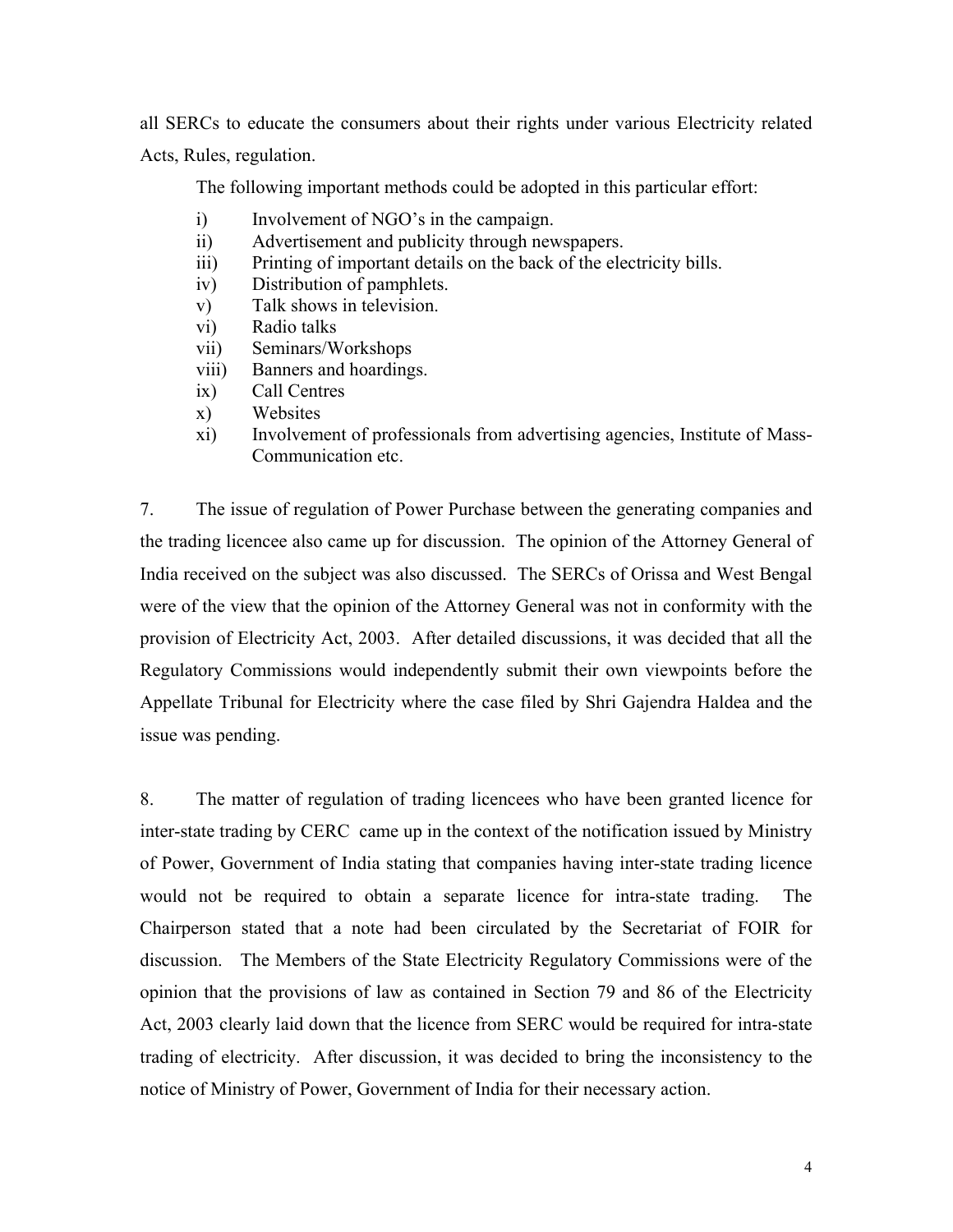9. Power Trading Corporation made a presentation on the issues relating to trading of electricity in the country.

10. Prof. S.A. Khaparde, Indian Institute of Technology, Mumbai made a presentation on "Tracing the real power" which was appreciated by Members of the Governing Body. It was decided that the presentation on "Tracing the real power" be circulated to all the Members.

11. A presentation was made on behalf of AES/OPGC relating to their activities in the electricity sector in Orissa and other parts of the world.

12. A presentation was made by National Thermal Power Corporation explaining the policy and programmes of NTPC and their future concerns.

13. The progress made on formulating Open Access Regulations was discussed. The Chairperson, FOIR requested for intimation regarding pending applications for open access and also the cases where open access had been granted. It was clarified by the SERCs that the following cases of open access have cleared recently. All these relate to wheeling of captive generation from Generating facility to load centre:

### i) **Rajasthan**

- a) Aditya Cement, Chittorgarh
- b) D.C. M. Sriram
- c) Hindustan Zinc

### ii) **West Bengal**

- a) Bhushan Ltd.
- b) Indal
- c) Electrosteel Castings Ltd.

### iii) **Himachal Pradesh**

a) Gujarat Ambuja (To start from 2006)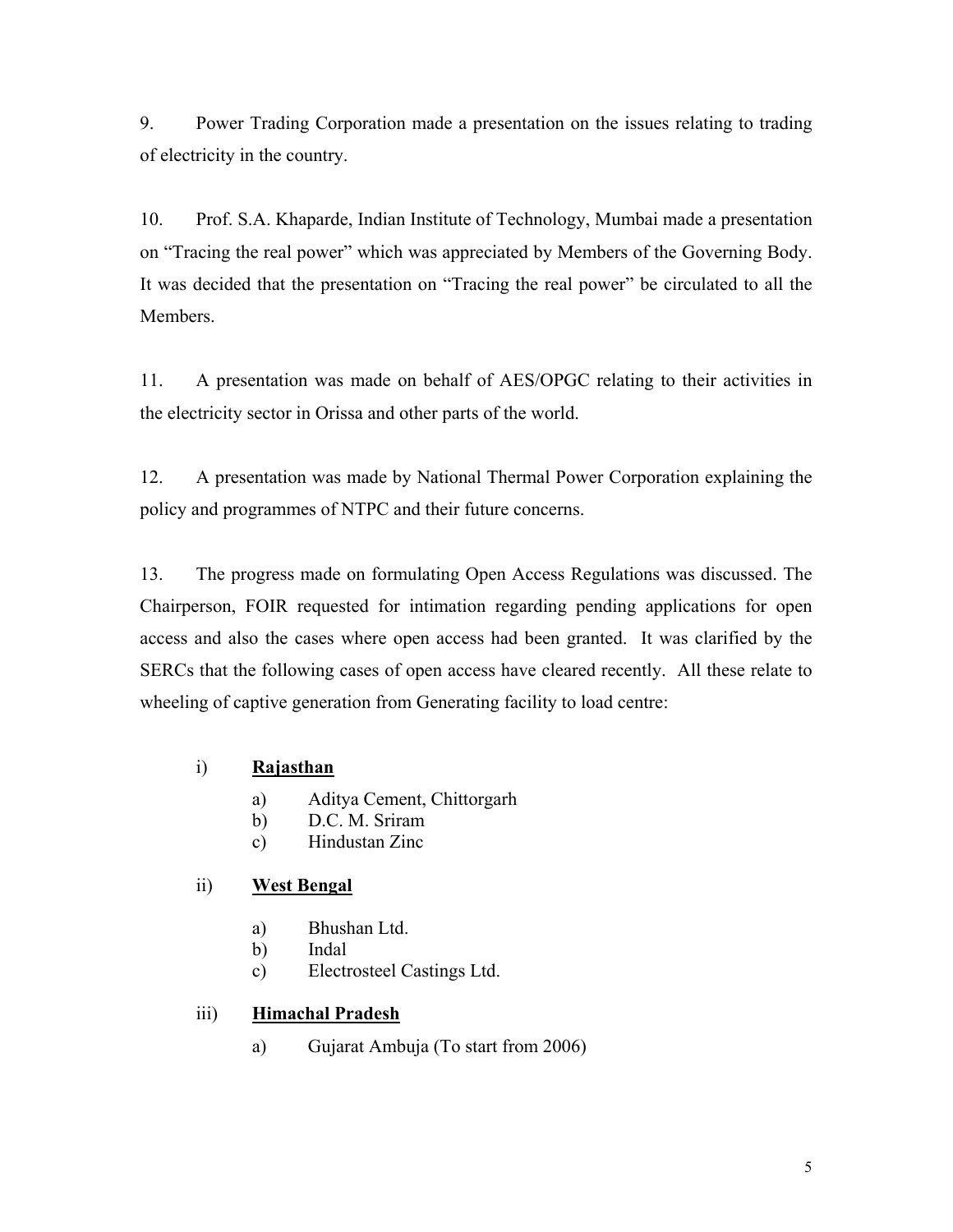14. It was decided that the next meeting of the FOIR would be held at New Delhi in the month of June, 2006.

15. The meeting ended with thanks to the Chairperson, OERC and his officers and staff for the excellent arrangements made in connection with the meeting.

\*\*\*\*\*\*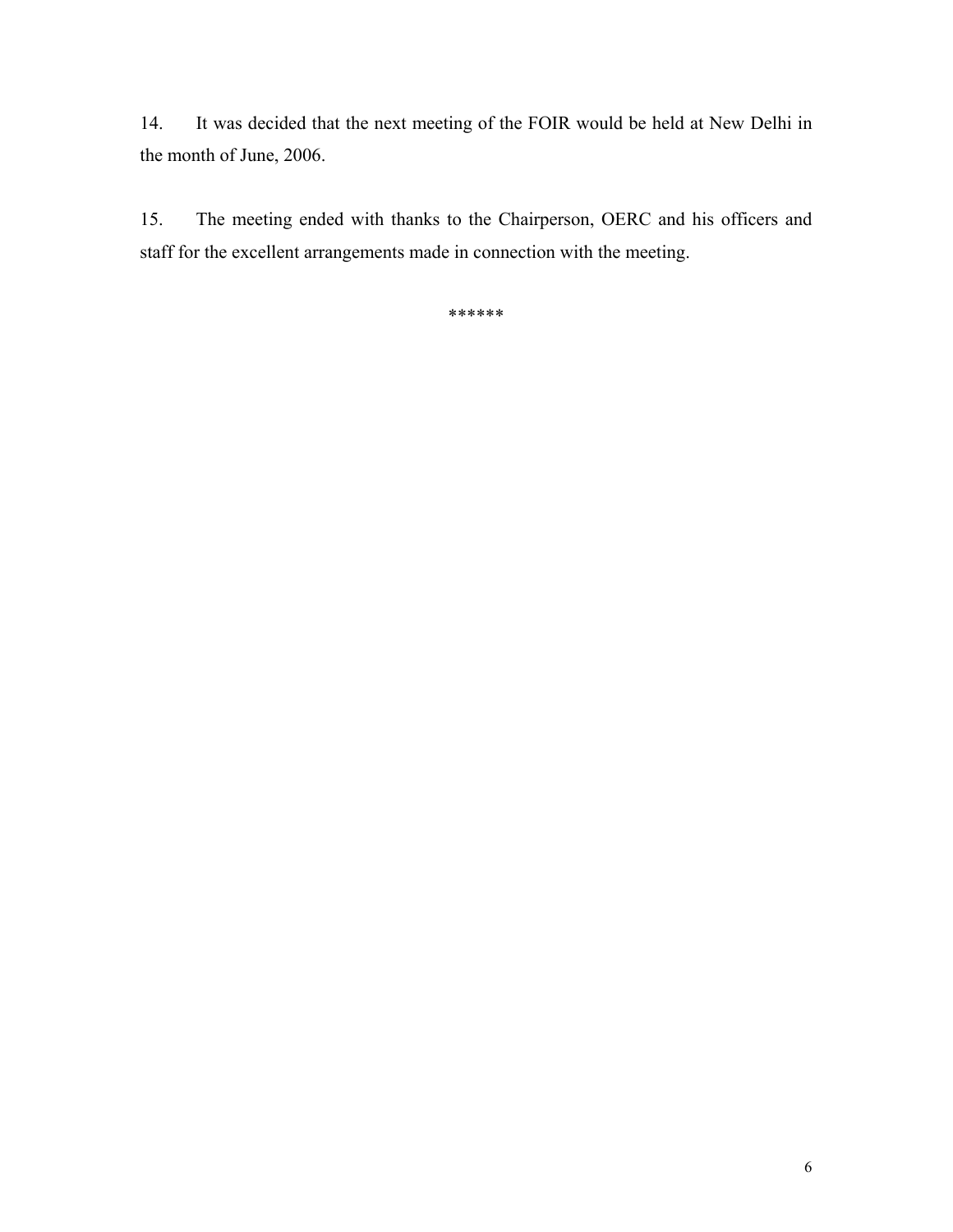# **LIST OF PARTICIPANTS ATTENDED THE 18TH GENERAL BODY MEETING**

# **OF**

# **FORUM OF INDIAN REGULATORS ( FOIR )**

# **HELD AT HOTEL SWOSTI PLAZA, BHUBANSWAR (ORISSA)**

| S. No.           | Name                    | <b>Designation</b>   |
|------------------|-------------------------|----------------------|
| 1.               | Shri A.K. Basu          | Chairperson, CERC    |
| 2.               | Shri K. Swaminathan     | Chairperson, APERC   |
| 3.               | Shri Bhaskar Barua      | Chairperson, AERC    |
| $\overline{4}$ . | Justice B.N.P. Singh    | Chairperson, BERC    |
| $\overline{5}$ . | Shri S.K. Misra         | Chairperson, CGSERC  |
| 6.               | Shri G. Subba Rao       | Chairperson, GERC    |
| 7.               | Col. Raghbir Singh      | Chairperson, HERC    |
| 8.               | Shri S.S. Gupta         | Chairperson, HPERC   |
| $\overline{9}$ . | Shri K.B. Pillai        | Chairperson, J&KSERC |
| 10.              | Shri S.K.F. Kujur       | Chairperson, JSERC   |
| 11.              | Shri C. Balakrishnan    | Chairperson, KSERC   |
| 12.              | Dr. Pramod Deo          | Chairperson, MERC    |
| 13.              | Shri P.K. Mehrotra      | Chairperson, MPERC   |
| 14.              | Shri D.C. Sahoo         | Chairperson, OERC    |
| 15.              | Shri A. Balraj          | Chairperson, TNERC   |
| 16.              | Shri S.S. Chakraborty   | Chairperson, TERC    |
| 17.              | Shri Divakar Dev        | Chairperson, UERC    |
| 18.              | Shri S.N. Ghosh         | Chairperson, WBERC   |
| 19.              | Shri D.K. Roy           | Ex-Chairman, OERC    |
| 20.              | Shri K.N. Sinha         | Member, CERC         |
| 21.              | Shri Bhanu Bhushan      | Member, CERC         |
| 22.              | Shri A.H. Jung          | Member, CERC         |
| 23.              | Shri K. Sreerama Murthy | Member, APERC        |
| 24.              | Shri Surinder Pal       | Member, APERC        |
| 25.              | Shri B.K. Halder        | Member, BERC         |
| 26.              | Shri S.K. Jayaswal      | Member, BERC         |
| 27.              | Shri Sarat Chandra      | Member, CSERC        |
| 28.              | Shri R. Krishnamoorthy  | Member, DERC         |
| 29.              | Shri K. Venugopal       | Member, DERC         |
| 30.              | Shri Manmohan           | Member, GERC         |
| 31.              | Shri K.P. Gupta         | Member, GERC         |
| 32.              | Shri Tej S. Tewatia     | Member, HERC         |
| 33.              | Shri T.R. Dhaka         | Member, HERC         |
| 34.              | Shri P.C. Verma         | Member, JSERC        |
| 35.              | Smt. Shakuntala Sinha   | Member, JSERC        |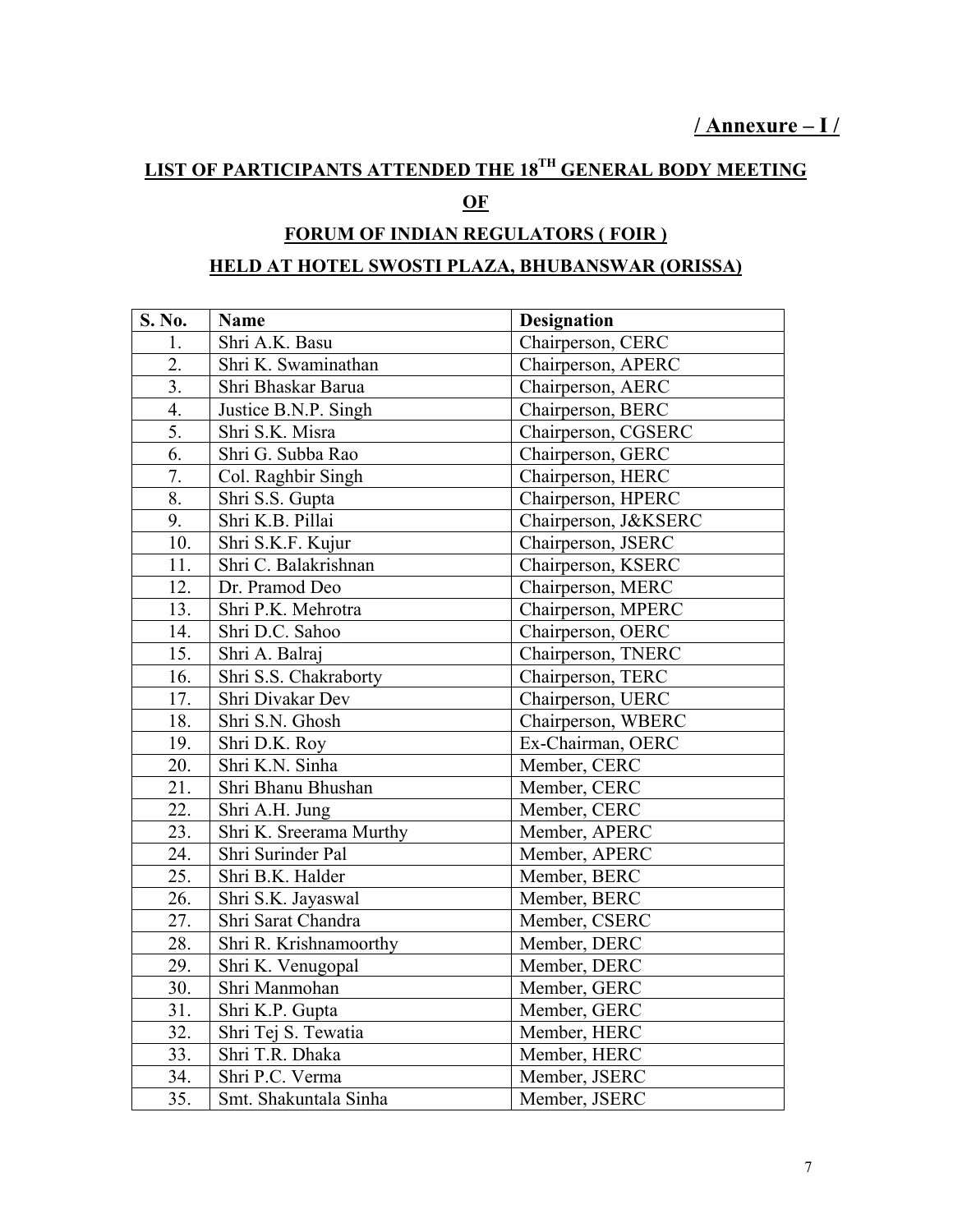| 36. | Shri C. Abdullah     | Member, KSERC                 |
|-----|----------------------|-------------------------------|
| 37. | Shri A. Velayutham   | Member, MERC                  |
| 38. | Dr. S.B. Kulkarni    | Member, MERC                  |
| 39. | Shri R. Natarajan    | Member, MPERC                 |
| 40. | Shri D. Roy Bardhan  | Member, MPERC                 |
| 41. | Shri S.K. Jena       | Member, OERC                  |
| 42. | Shri B.C. Jena       | Member, OERC                  |
| 43. | Smt. Baljit Bains    | Member, PSERC                 |
| 44. | Shri S. M. Dharendra | Member, RERC                  |
| 45. | Shri K.L. Vyas       | Member, RERC                  |
| 46. | Shri B. Jeyraman     | Member, TNERC                 |
| 47. | Shri P.N. Pathak     | Member, UPERC                 |
| 48. | Shri R.D. Gupta      | Member, UPERC                 |
| 49. | Shri A.R. Mohanty    | Ex-Member, OERC               |
| 50. | Shri H.S. Sahu       | Ex-Member, OERC               |
| 51. | Shri A.K. Sachan     | Secretary, CERC               |
| 52. | Shri S.K. Chatterjee | <b>Asstt. Secretary, CERC</b> |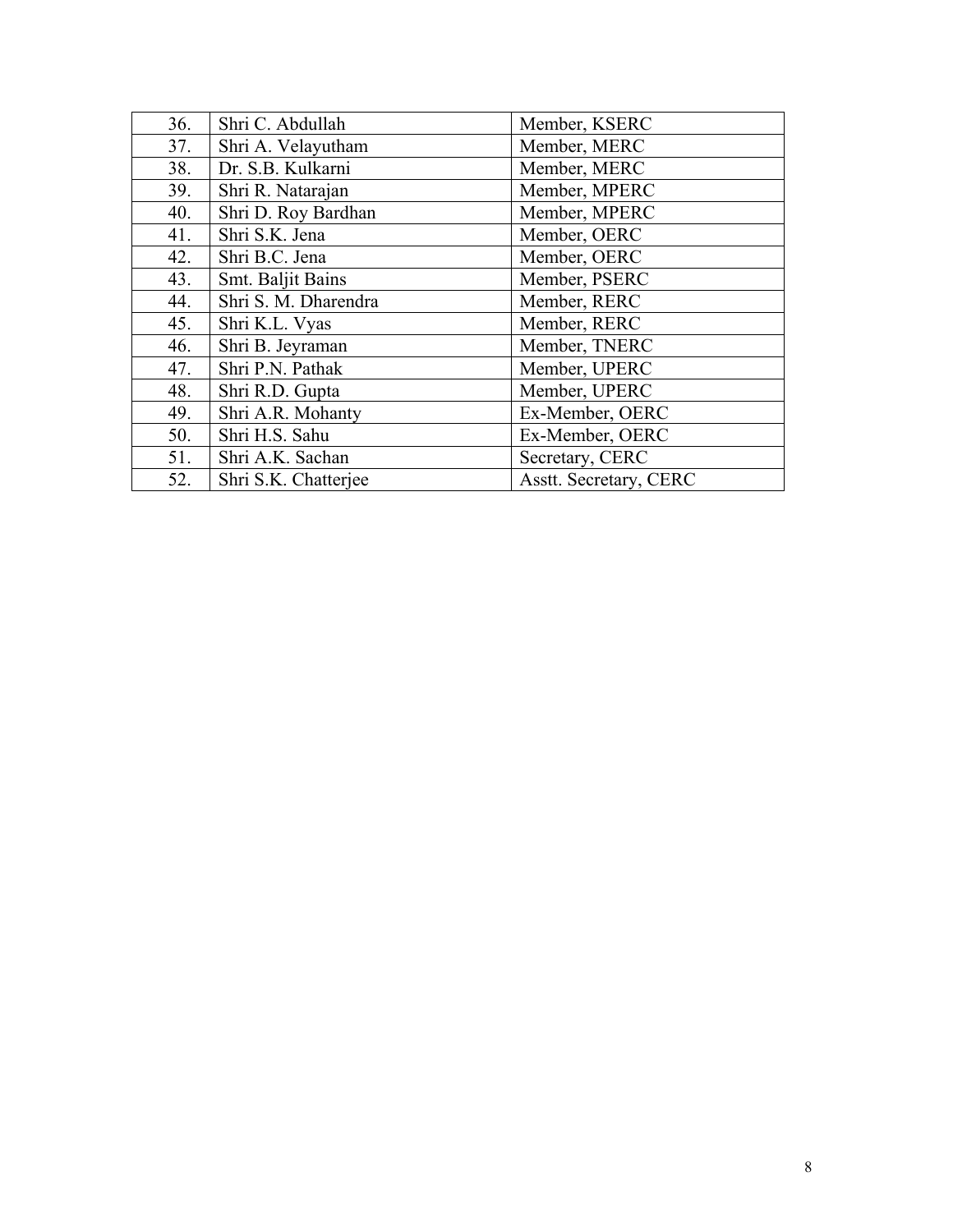### **ACTION / FOLLOW UP ACTION ON THE**

### **17TH FOIR GENERAL BODY MEETING**

# **HELD AT LUCKNOW DURING 17TH – 18TH MARCH, 2005**

01. Release of the second and final instalment of Rs.3 lakhs to TERI for the report on compilation of tariff orders. (Para 4 of Minutes)

#### **( Status : Released.)**

02. Sub-Group be constituted to suggest various models of rural electrification consisting of Shri R.D. Gupta, Member, Uttar Pradesh, Shri Pramod Deo, Chairman, Maharashtra, Shri P.C. Verma, Member, Jharkhand, Shri P.K. Mehrotra, Madhya Pradesh and Shri P.Ray, Member, West Bengal. The group could meet in Delhi on 10<sup>th</sup> and 11<sup>th</sup> April 2005. (Para 8 of Minutes)

#### **( Status : The Group recommended M/s. Ernst & Young for the study for a consultancy fee of Rs.9.78 lakhs.)**

- 03. Report of the sub-Group on sponsoring of Research and Training by FOIR. Minutes of the meeting of the sub-Group held in January 2005 had already been circulated. The Sub-Group had recommended four topics for research work. The members discussed each of the four topics and decided to sponsor research on the following two topics:
	- (i) Estimation of loss in distribution system;
	- (ii) Estimation of agriculture consumption

It was decided that the same sub-Group will recommend the terms of reference for commissioning studies on the two aforesaid subjects. It was also decided that Ms. Baljit Bains, Member, Punjab Electricity Regulatory Commission (PERC) be also co-opted as a Member in this Sub-Group. (Para 9 of Minutes)

#### **( Status : Quotations invited.)**

04. A letter may be written from Central Commission to all State Commissions seeking information/details regarding introduction of Time of Day (TOD) Tariff.

(Para 10 of Minutes)

#### **( Status : Information being collected.)**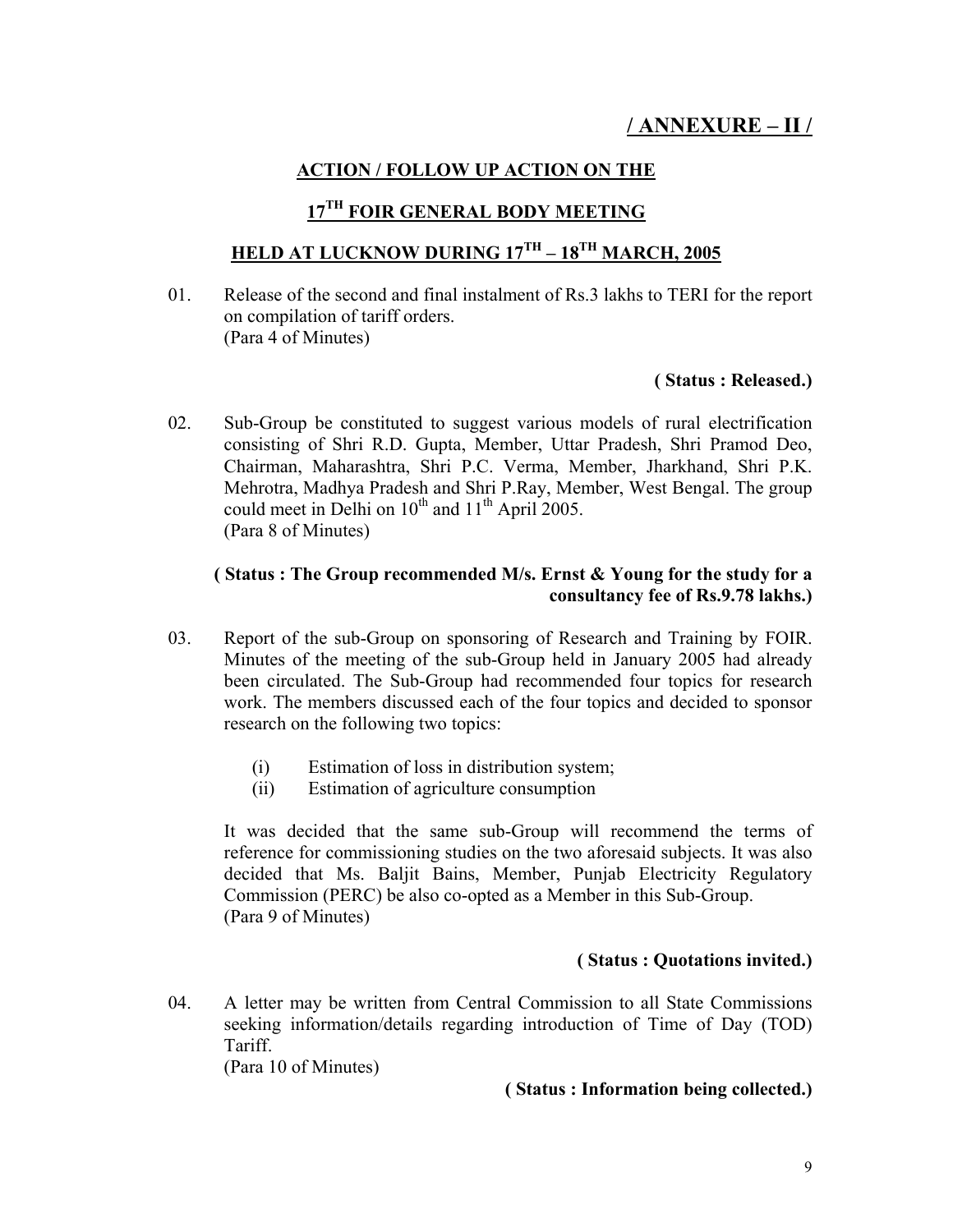05. Status in respect of finalisation of various regulations under Electricity Act, 2003 would be sent by various SERCs to CERC. (Para 11 of Minutes)

#### **( Status : Information being collected.)**

- 06. A sub-committee may be constituted with the following members, to coordinate with CEA before the regulations on metering are finalized :
	- (a) Shri Bhanu Bhushan, Member, CERC,
	- (b) Shri K.Venugopal, Member, DERC,
	- (c) Shri R.D. Gupta, Member, UPERC.

The Committee could meet at the earliest and workout future course of action and also coordinate with CEA on the draft regulations prepared by the Authority.

(Para 13 of Minutes)

#### **( Status : Recommendations finalized.)**

- 07. A Sub-Committee with the following Members will go into details about introduction of ABT at the State level:
	- (i) Shri Bhanu Bhushan, Member, CERC
	- (ii) Shri S.D. Ukkali, Member, KERC
	- (iii)Shri P.C. Verma, Member, JSERC
	- (iv)Shri R.D. Gupta, Member, UPERC
	- (v) Shri K.Venugopal, Member, DERC
	- (vi)Shri Manmohan, Member, GERC
	- (vii)Shri Pramod Deo, Chairperson, MERC

It was decided that this Sub-Committee will make recommendations on implementation of Availability Based Tariff. (Para 14 of Minutes)

#### **( Status : Recommendations finalized.)**

 08. Development of Regulatory Information Management System (RIMS) with the assistance from World Bank/Public Private Infrastructure Advisory Facility (PPIAF) to the tune of US\$75,000. After deliberations on the need for development of RIMS, it was decided to go ahead with the PPIAF support for development of RIMS, which would help address the problems of incomplete information and asymmetry of information. (Para 15 of Minutes)

#### **( Status : Ministry of Power wanted that the study be funded from Government sources.)**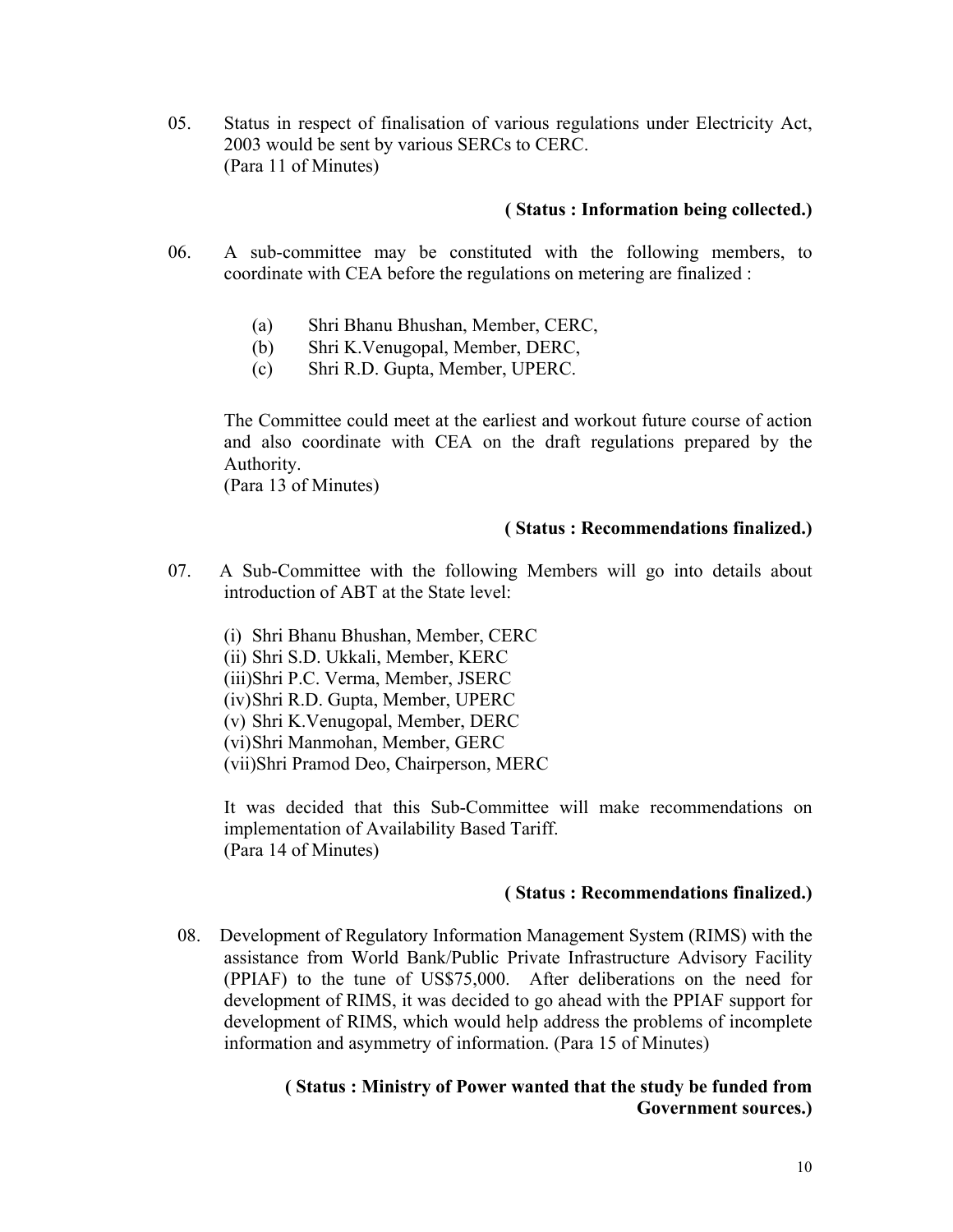09. Holding a meeting of FOIR exclusively for discussion on introduction of intra-State ABT. ADB is agreeable to sponsor the said meeting of FOIR. Some international speakers on the issue will also be arranged by ADB. It was unanimously agreed that such an exclusive meeting to discuss the issue of introduction of ABT is welcome and that Shri Sachan should coordinate with ADB/Ministry of Finance to finalise suitable date, time and venue for the meeting.

(Para 17 of Minutes)

#### **( Status : ADB has been approached. It is yet to respond.)**